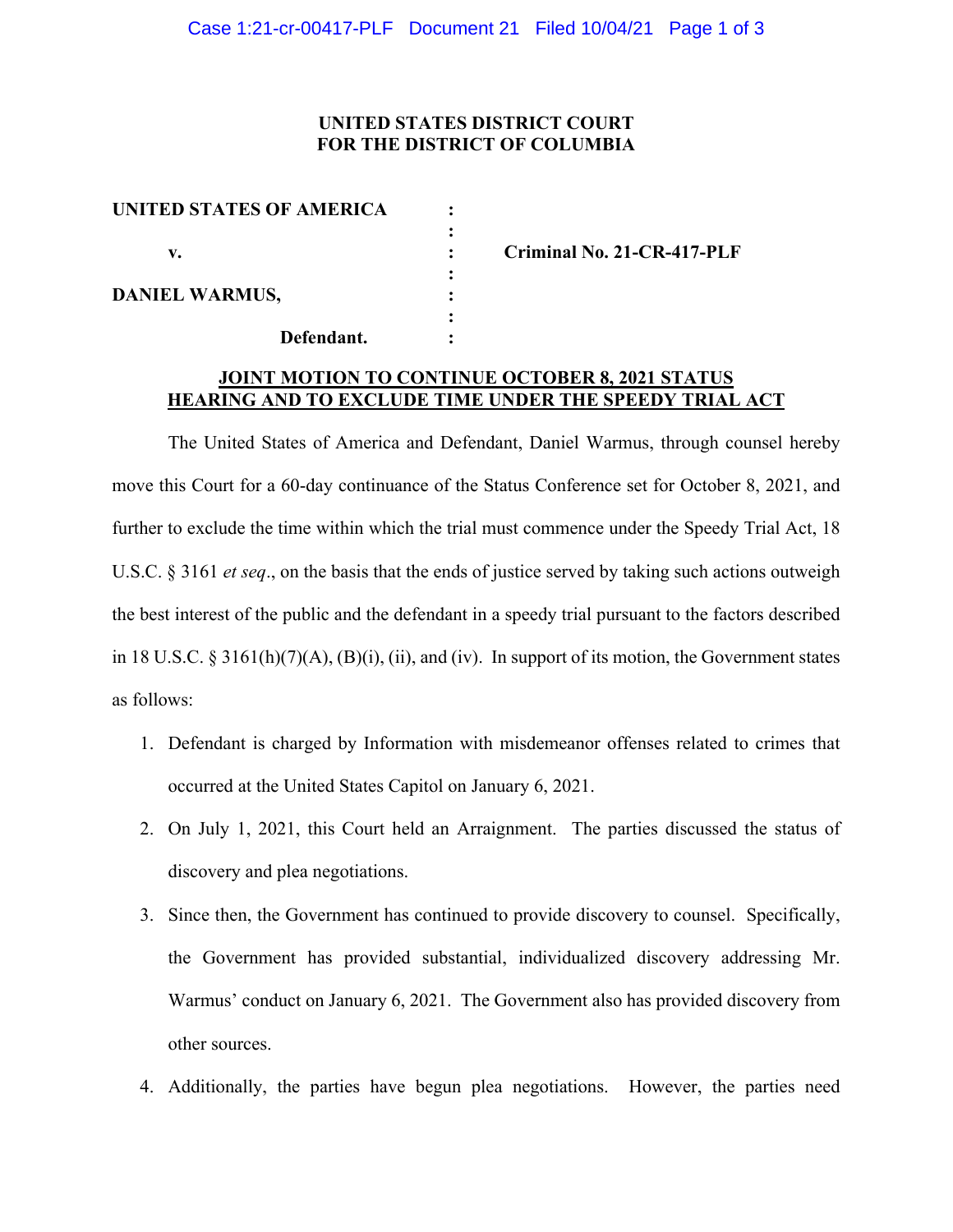# Case 1:21-cr-00417-PLF Document 21 Filed 10/04/21 Page 2 of 3

additional time to work through their plea discussions and attempt to resolve this case without a trial.

5. On October 4, 2021, the parties conferred on the case status and agreed that a 60-day continuance of the Status Hearing set for October 8 would assist in reviewing and discussing the plea offer and the discovery. The parties also agreed to toll the Speedy Trial Act from the date this Court enters an Order on this motion through and including the date of the next Status Hearing. The parties further request that the Court conduct the next Status Hearing via videoconference.

Accordingly, the parties respectfully request that this Court grant the motion to continue the Status Hearing set for October 8 for an additional 60 days from the date this Court enters an Order on this motion through and including the date of the next hearing, and that the Court exclude the time within which the trial must commence under the Speedy Trial Act, 18 U.S.C. § 3161 *et seq*., on the basis that the ends of justice served by taking such actions outweigh the best interest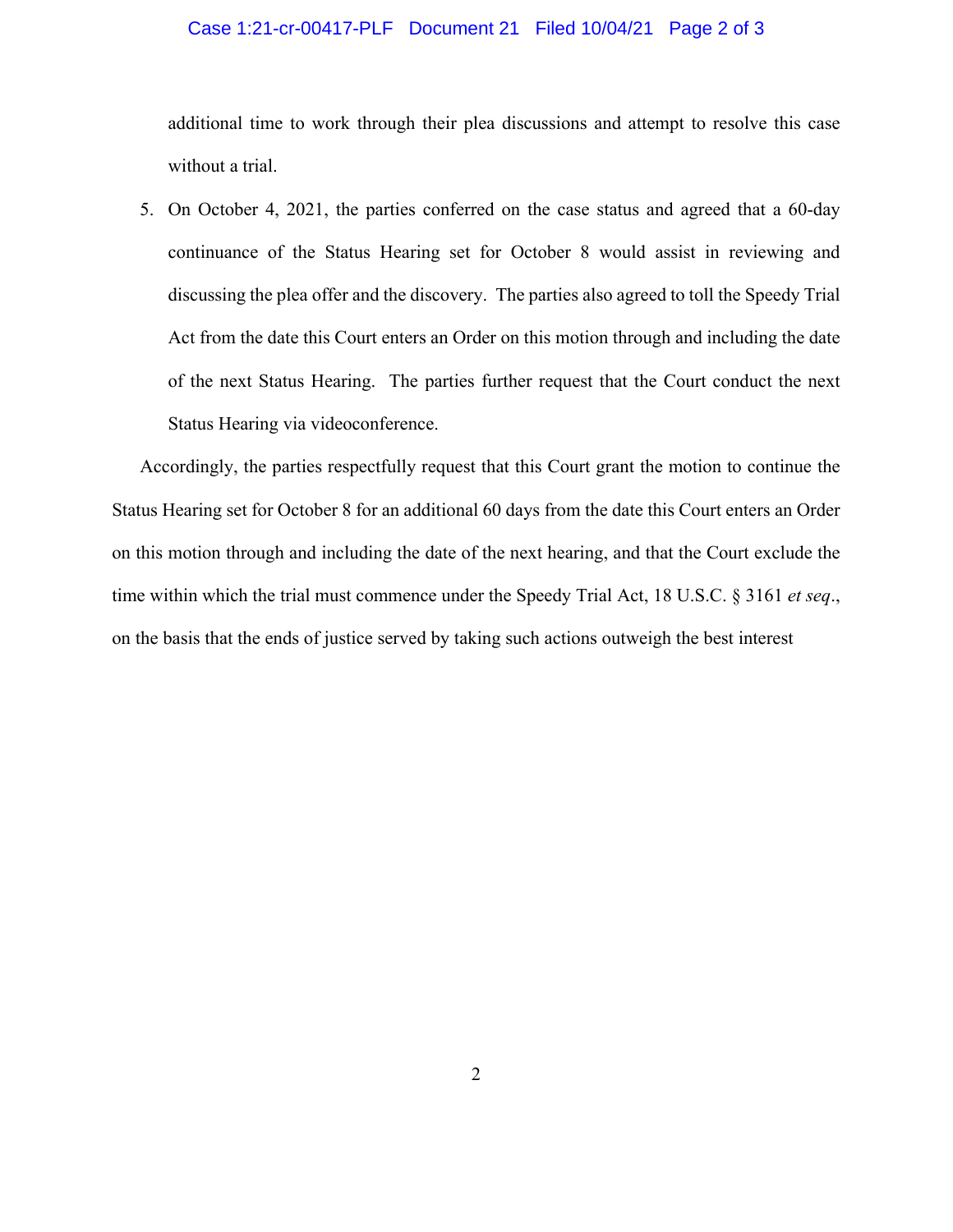#### Case 1:21-cr-00417-PLF Document 21 Filed 10/04/21 Page 3 of 3

of the public and Defendant in a speedy trial pursuant to the factors described in 18 U.S.C. §  $3161(h)(7)(A), (B)(i), (ii), and (iv).$ 

Respectfully submitted,

*\_\_\_\_\_\_\_\_/s/\_\_\_\_\_\_\_\_*

Daniel J. DuBois DuBois Law Firm 390 Elmwood Avenue Buffalo, NY 14222 Ddlaw33@gmail.com 716-563-6132

and

CHANNING D. PHILLIPS Acting United States Attorney DC Bar No. 415793

By: /s/ Monica A. Stump Monica A. Stump Assistant United States Attorney PA Bar Number 90168 District of Columbia Capitol Riot Detailee Nine Executive Drive Fairview Heights, Illinois 62208 Telephone No. (618) 622-3860 monica.stump@usdoj.gov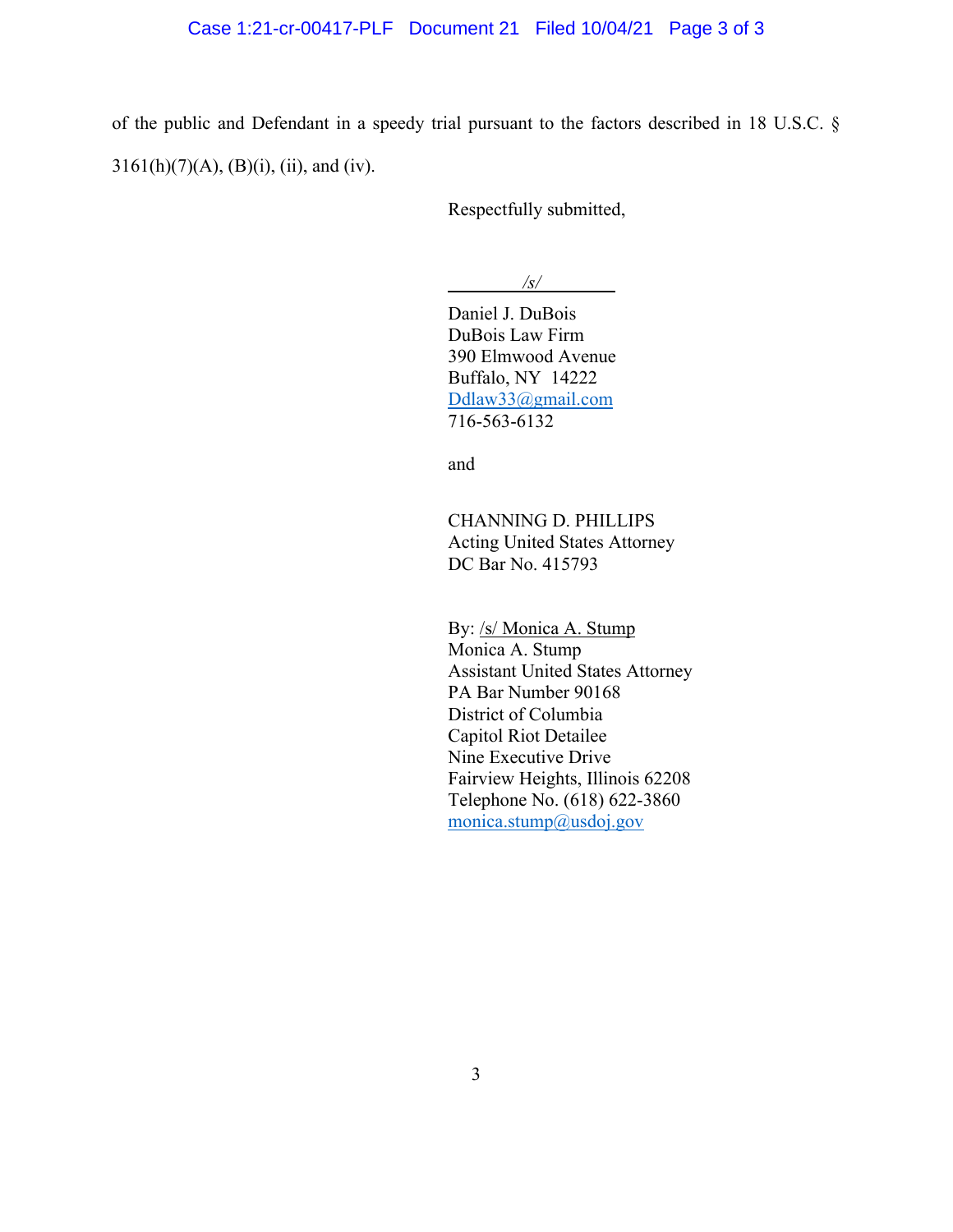## **UNITED STATES DISTRICT COURT FOR THE DISTRICT OF COLUMBIA**

| UNITED STATES OF AMERICA |  |
|--------------------------|--|
|                          |  |
| v.                       |  |
| <b>DANIEL WARMUS,</b>    |  |
|                          |  |
| Defendant.               |  |

**v. : Criminal No. 21-CR-417-PLF**

#### **ORDER**

Based upon the representations in the Joint Motion to Continue October 8, 2021 Status Hearing and to Exclude Time Under the Speedy Trial Act, and upon consideration of the entire record, the Court makes the following findings:

Defendant is charged by Information with misdemeanor offenses related to crimes that occurred at the United States Capitol on January 6, 2021. Since Defendant's Arraignment, the United States has provided substantial discovery, but that process continues. The parties also have begun plea negotiations. The parties request additional time to work through those discussions and the discovery. On October 4, 2021, the parties moved this Court for a continuance of the Status Hearing set on October 8, 2021, to allow the parties additional time to work through discovery and to continue plea negotiations. The parties also requested that this Court toll the Speedy Trial Act from the date this Court enters an Order on this motion through and including the date of the next Status Hearing.

The Court agrees that the ends of justice served by granting a continuance outweigh the best interest of the public and the defendant in a speedy trial under 18 U.S.C. § 3161(h)(7)(A) based on the factors described in 18 U.S.C.  $\S$  3161(h)(7)(B)(i)(ii) and (iv).

Therefore, it is this  $\_\_\_$  day of  $\_\_$ , 2021,